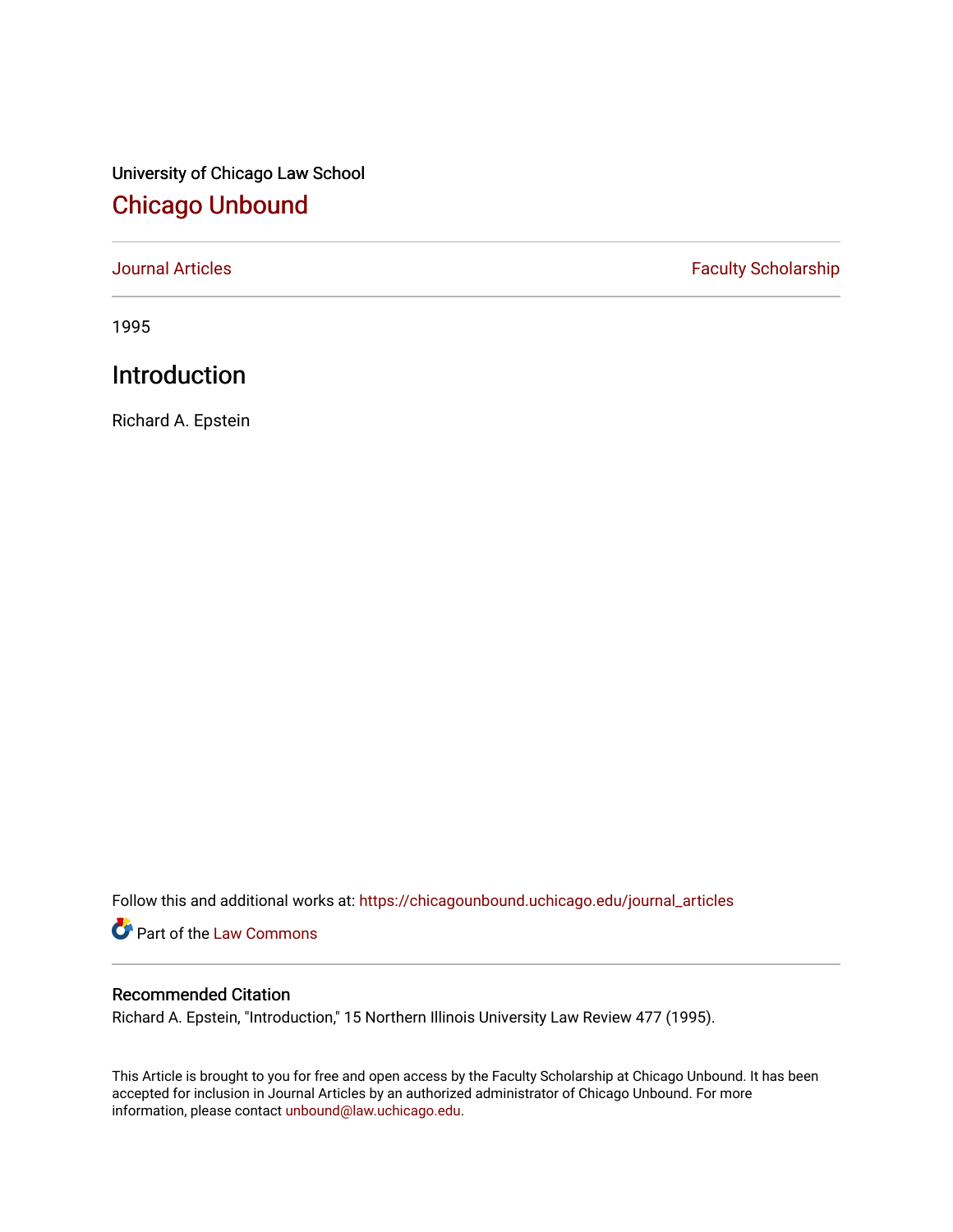## **Introduction**

## RICHARD A. EPSTEIN\*

It is somewhat odd to publish an amicus brief submitted to the United States Supreme Court after the case has been decided. The proper focus of analysis is properly the decision itself, and it was to that task that my speech to the NIU Land-Use Symposium was directed. Nonetheless in this instance I was happy to accede to the Law Review's request to publish the brief side by side with the talk. The brief, which was written in cooperation with the Institute for Justice, tried to set out a philosophical overview of the entire issue of takings law, and how a precise reading of that clause is in fact reconciled with democratic institutions. The material in the brief covers some of the territory covered in the talk. Both address the relationship of the common law system of necessity to the ordinary rules of property rights, and both develop the argument that it is possible to find an efficiency explanation to undergird the common perception that certain offers should be regarded as "coercive": namely, that these offers force the individual property owner to compare the value of his improvement to the value of the property surrendered, when the correct social comparison should be between the gains to the state and the losses to the private owner. These points will, I trust, become clear from reading the talk or the brief, or preferably both. But since each is a self-contained entity, written in very different voices, I thought it best to present them as they were, notwithstanding their evident overlap. I did edit the talk to improve the flow, but chose not to burden it down with citations and quotations.

\* B.A., Columbia College; B.A., Oxford University; LL.B.,Yale Law School; James Parker Hall Distinguished Service Professor, University of Chicago.

477